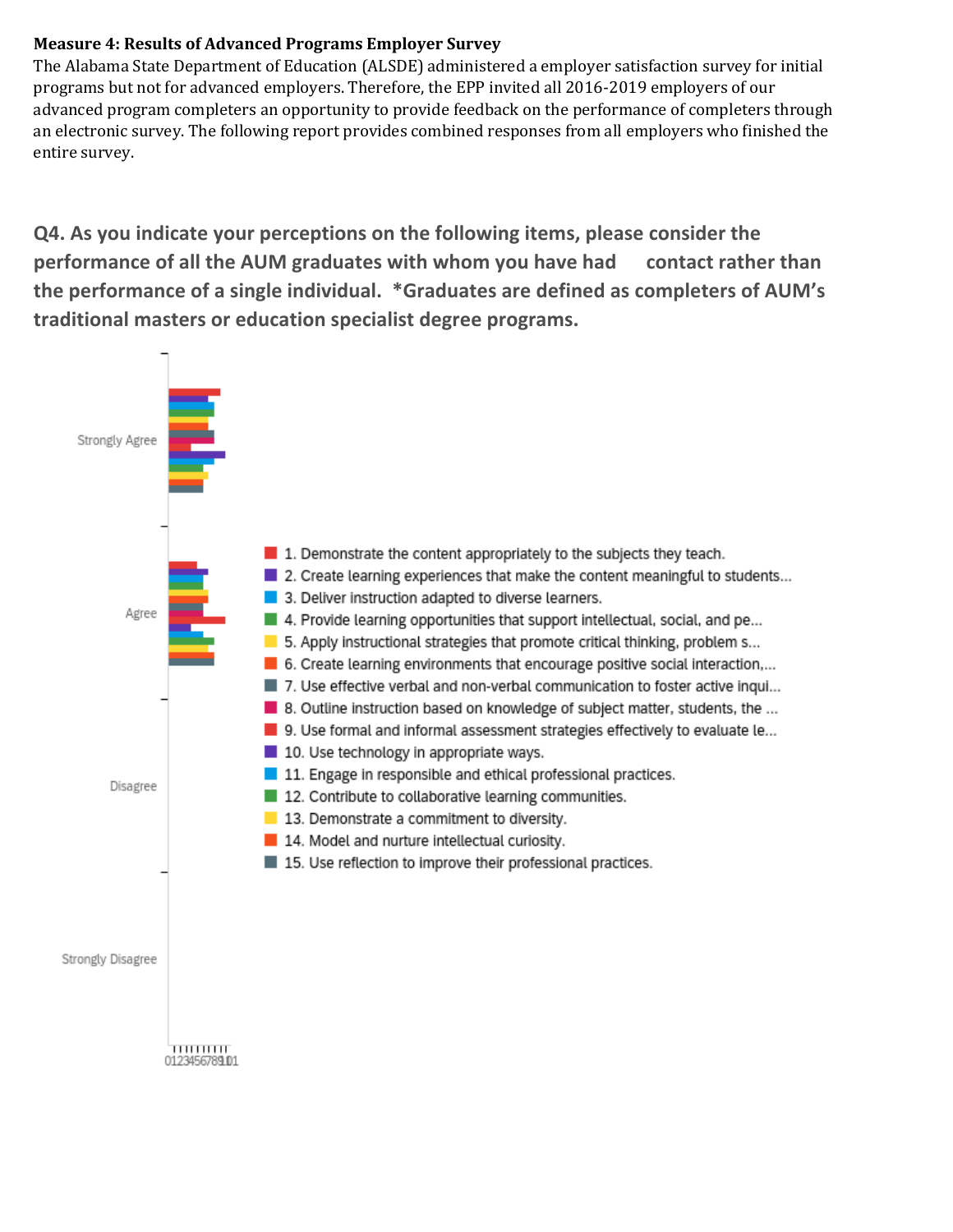| $\#$           | Field                                                                                                                                                        | Minimum | Maximum | Mean | Std<br>Deviation | Variance | Count |
|----------------|--------------------------------------------------------------------------------------------------------------------------------------------------------------|---------|---------|------|------------------|----------|-------|
| 15             | 15. Use reflection to improve their<br>professional practices.                                                                                               | 1.00    | 2.00    | 1.57 | 0.49             | 0.24     | 14    |
| 14             | 14. Model and nurture intellectual<br>curiosity.                                                                                                             | 1.00    | 2.00    | 1.57 | 0.49             | 0.24     | 14    |
| 13             | 13. Demonstrate a commitment to<br>diversity.                                                                                                                | 1.00    | 2.00    | 1.50 | 0.50             | 0.25     | 14    |
| 12             | 12. Contribute to collaborative learning<br>communities.                                                                                                     | 1.00    | 2.00    | 1.57 | 0.49             | 0.24     | 14    |
| 11             | 11. Engage in responsible and ethical<br>professional practices.                                                                                             | 1.00    | 2.00    | 1.43 | 0.49             | 0.24     | 14    |
| 10             | 10. Use technology in appropriate ways.                                                                                                                      | 1.00    | 2.00    | 1.29 | 0.45             | 0.20     | 14    |
| 9              | 9. Use formal and informal assessment<br>strategies effectively to evaluate learning<br>and ensure continuous progress toward<br>identified goals.           | 1.00    | 2.00    | 1.71 | 0.45             | 0.20     | 14    |
| 8              | 8. Outline instruction based on knowledge<br>of subject matter, students, the<br>community, and state and/or professional<br>standards.                      | 1.00    | 2.00    | 1.43 | 0.49             | 0.24     | 14    |
| $\overline{7}$ | 7. Use effective verbal and non-verbal<br>communication to foster active inquiry,<br>collaboration, and supportive interactions<br>in learning environments. | 1.00    | 2.00    | 1.43 | 0.49             | 0.24     | 14    |
| 6              | 6. Create learning environments that<br>encourage positive social interaction,<br>active engagement, and self motivation.                                    | 1.00    | 2.00    | 1.50 | 0.50             | 0.25     | 14    |
| 5              | 5. Apply instructional strategies that<br>promote critical thinking, problem solving,<br>and performance skills.                                             | 1.00    | 2.00    | 1.50 | 0.50             | 0.25     | 14    |
| $\overline{4}$ | 4. Provide learning opportunities that<br>support intellectual, social, and personal<br>development.                                                         | 1.00    | 2.00    | 1.43 | 0.49             | 0.24     | 14    |
| 3              | 3. Deliver instruction adapted to diverse<br>learners.                                                                                                       | 1.00    | 2.00    | 1.43 | 0.49             | 0.24     | 14    |
| $\overline{2}$ | 2. Create learning experiences that make<br>the content meaningful to students.                                                                              | 1.00    | 2.00    | 1.50 | 0.50             | 0.25     | 14    |
| 1              | 1. Demonstrate the content appropriately<br>to the subjects they teach.                                                                                      | 1.00    | 2.00    | 1.36 | 0.48             | 0.23     | 14    |

| # | Question                                                                   | Strongly<br>Agree |   | Agree  |   | <b>Disagree</b> |   | Strongly<br><b>Disagree</b> | Total |
|---|----------------------------------------------------------------------------|-------------------|---|--------|---|-----------------|---|-----------------------------|-------|
|   | 1. Demonstrate the content<br>appropriately to the subjects they<br>teach. | 64.29%            | a | 35.71% | ⋷ | 0.00%           | 0 | 0.00%                       | 14    |